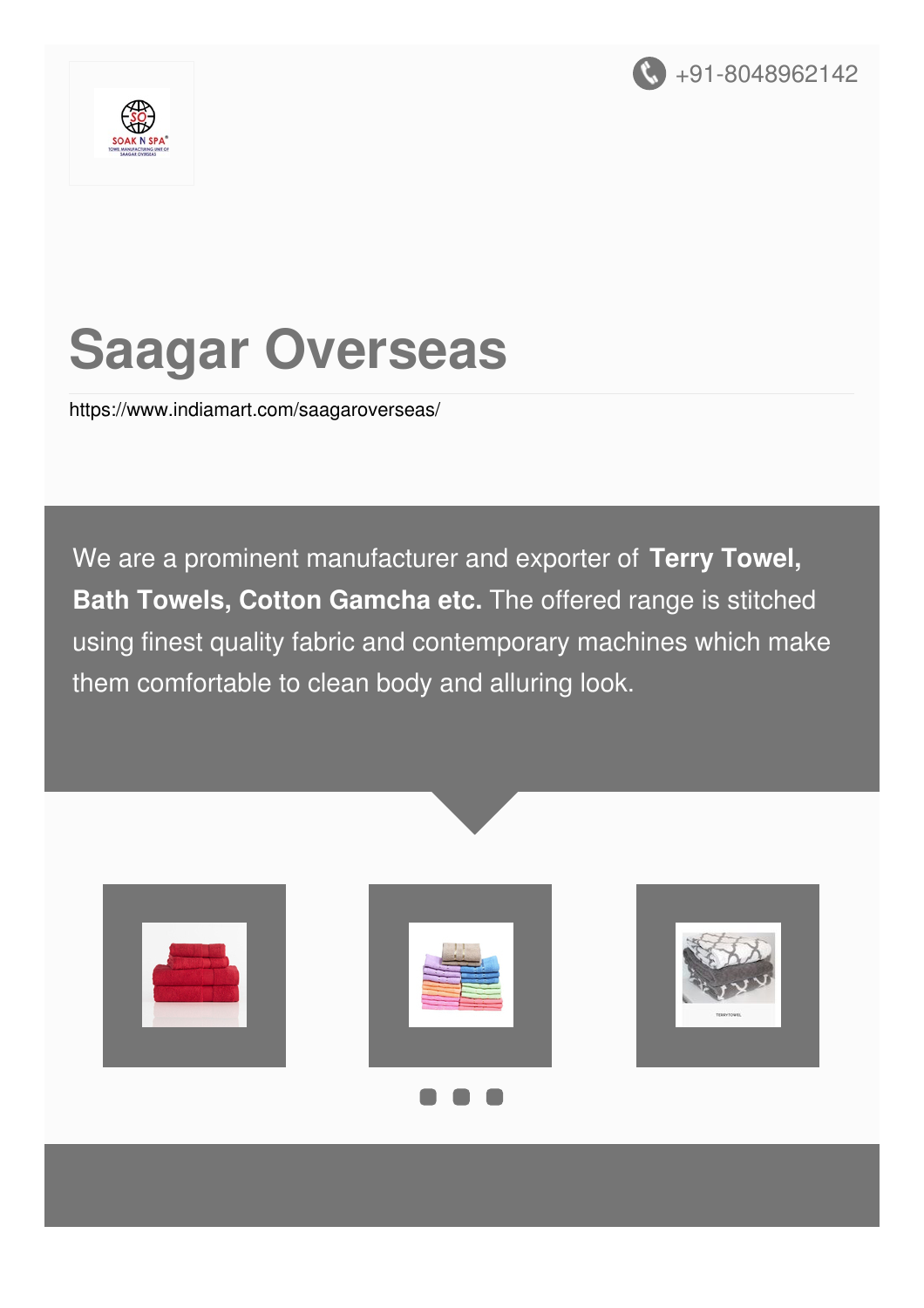### About Us

**"Saagar Overseas"**, is a well-known entity established in the year **2012** and is engaged in manufacturing and exporting high quality range of **Terry Towel, Bath Towels, Cotton Gamcha and much more**. The offered products are extremely valued by the esteemed clients for their exquisite design, appealing looks, high comfort level, colorfastness and perfect to clean body. Apart from this, the offered products are available in various sizes, colors, designs and patterns as per the varied requirements of clients at affordable prices.

Under the leadership of our mentor, "**Mr. Saagar Wadhawan,**" we have been able to gain tremendous success in this domain and serve clients in better manner. His sharp business acumen, ability to take a quick decision, excellent leadership skills and transparent business dealings has helped us to muster a wide client base.

#### **For more information, please visit**

<https://www.indiamart.com/saagaroverseas/profile.html>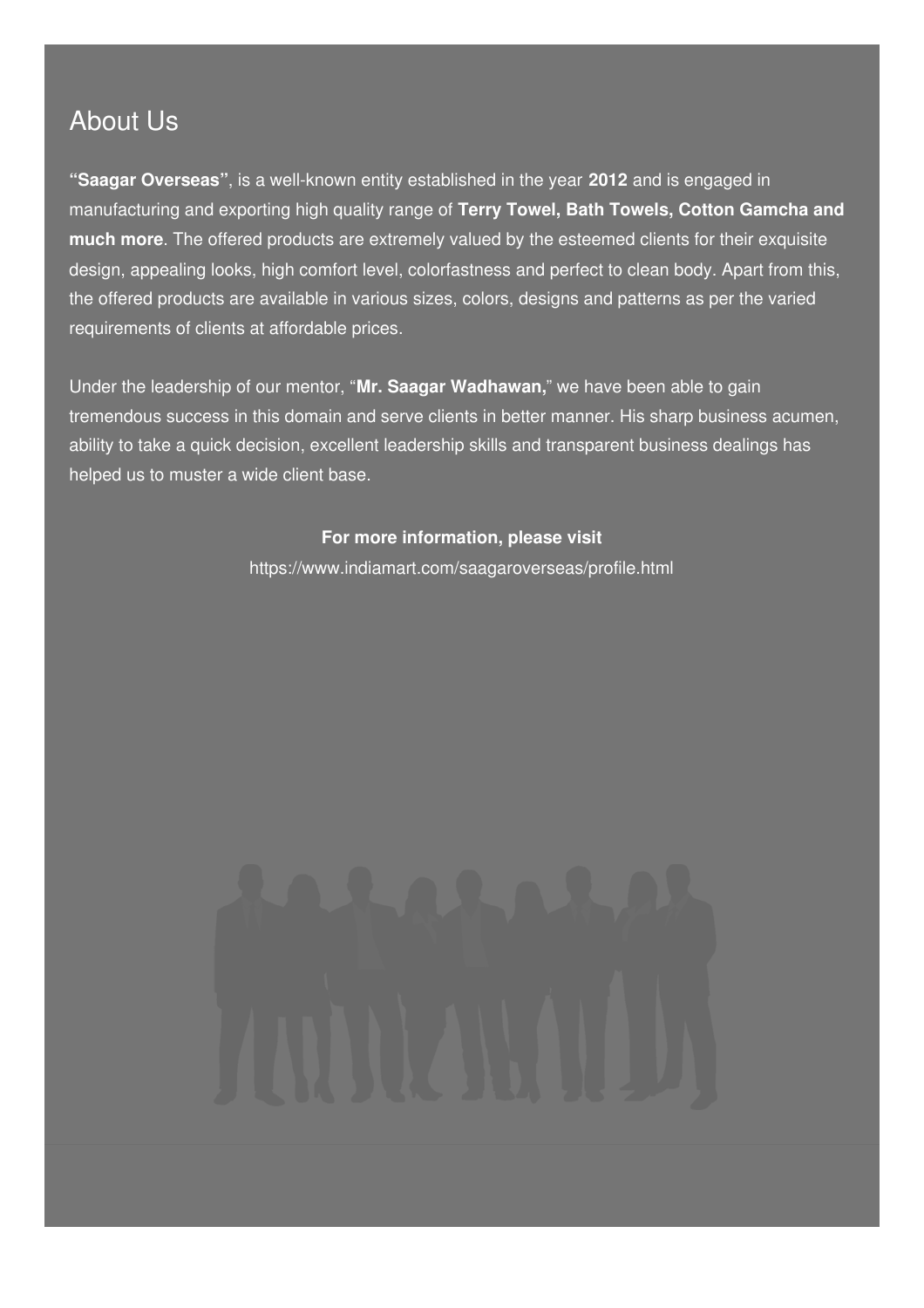### **BATH TOWELS**



**Bath Towel** 



**Cotton Bath Towel** 



Dotted Bath Towel



**Ribbed Bath Towel**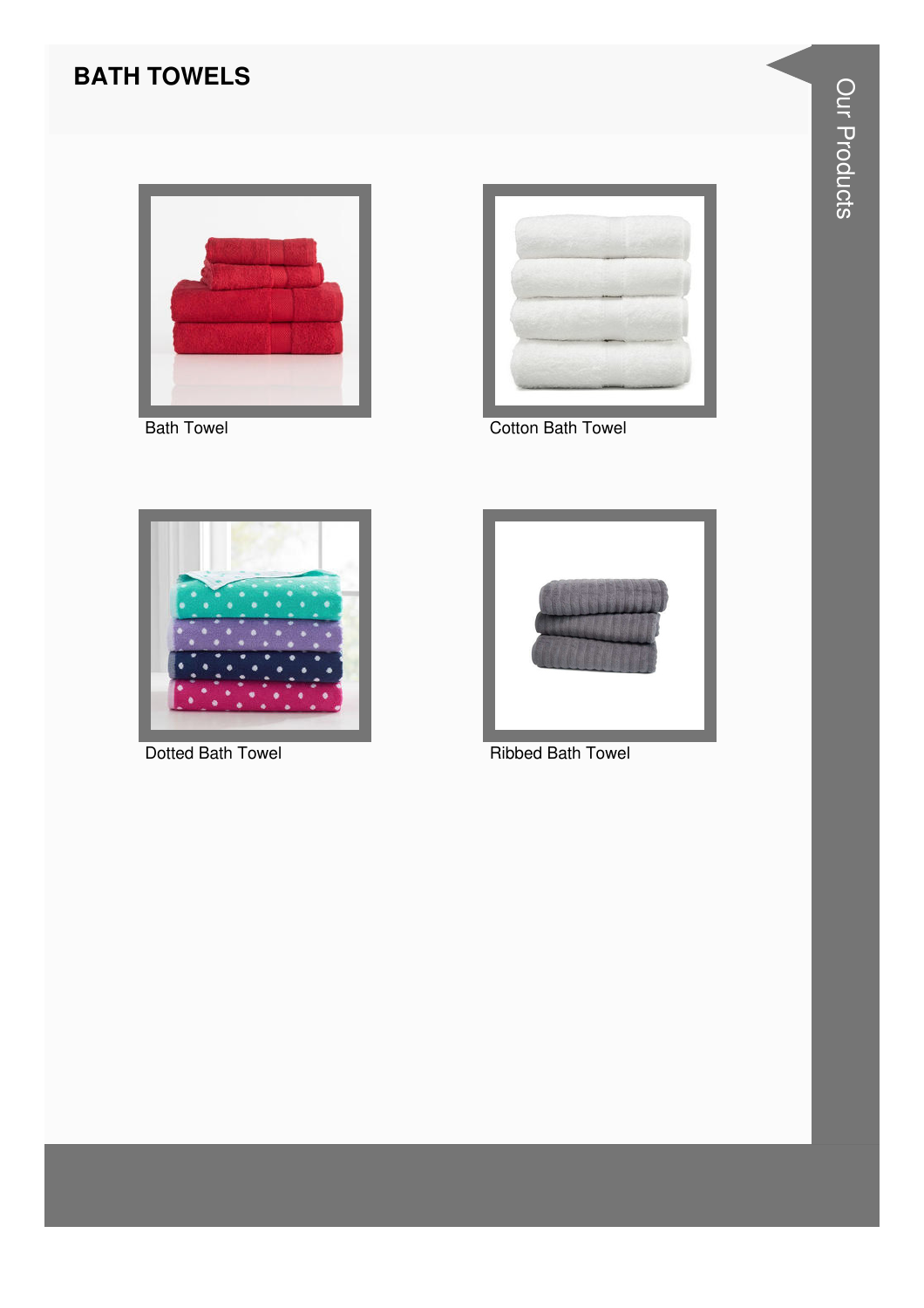### **FACE TOWEL**



Face Towel



Face Towel



**Cotton Face Towel** 



**Fancy Face Towel**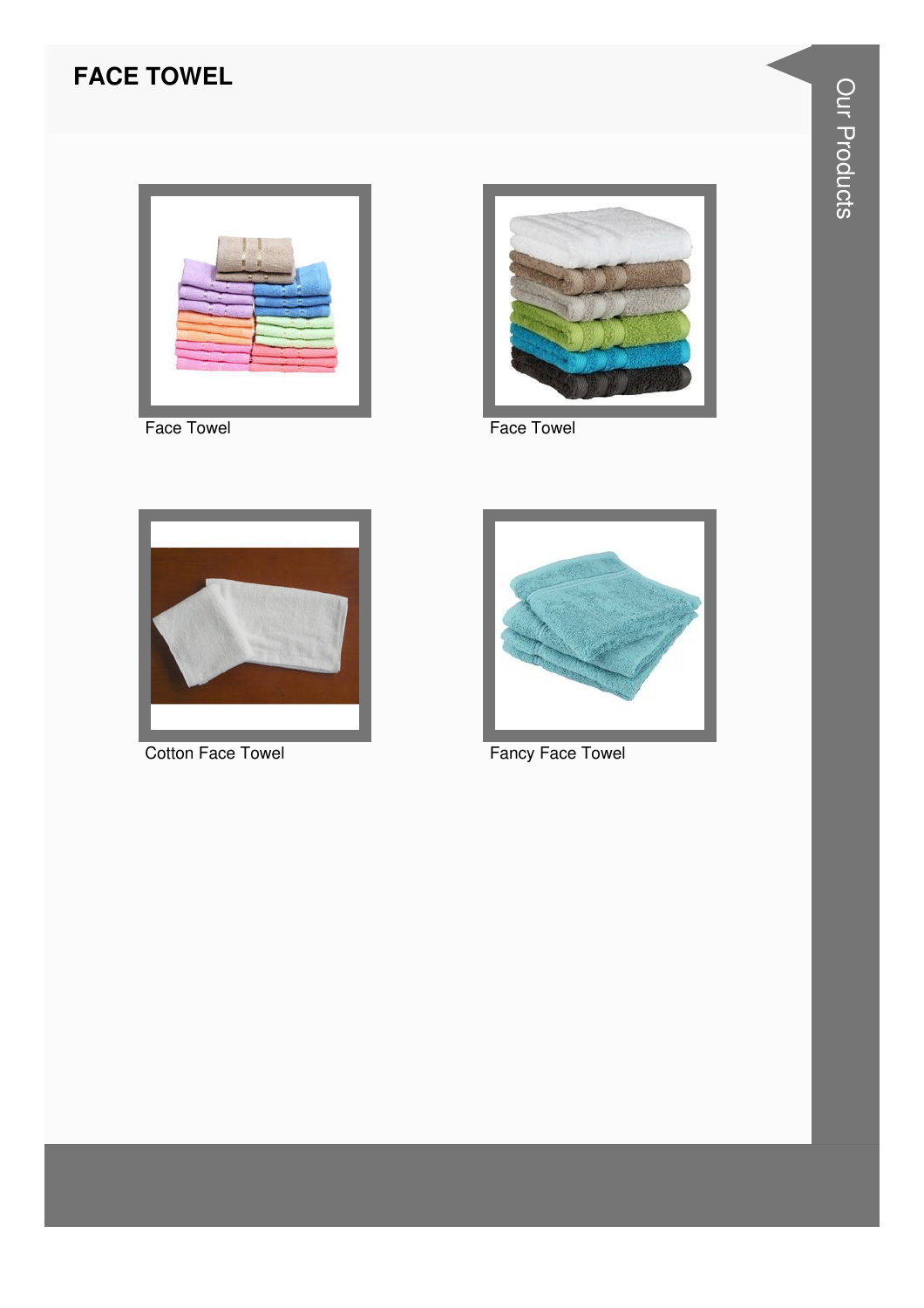#### **TERRY TOWEL**



Soft Terry Towel



**Bath Terry Towel** 



**Plain Terry Towel** 



**Fancy Terry Towels**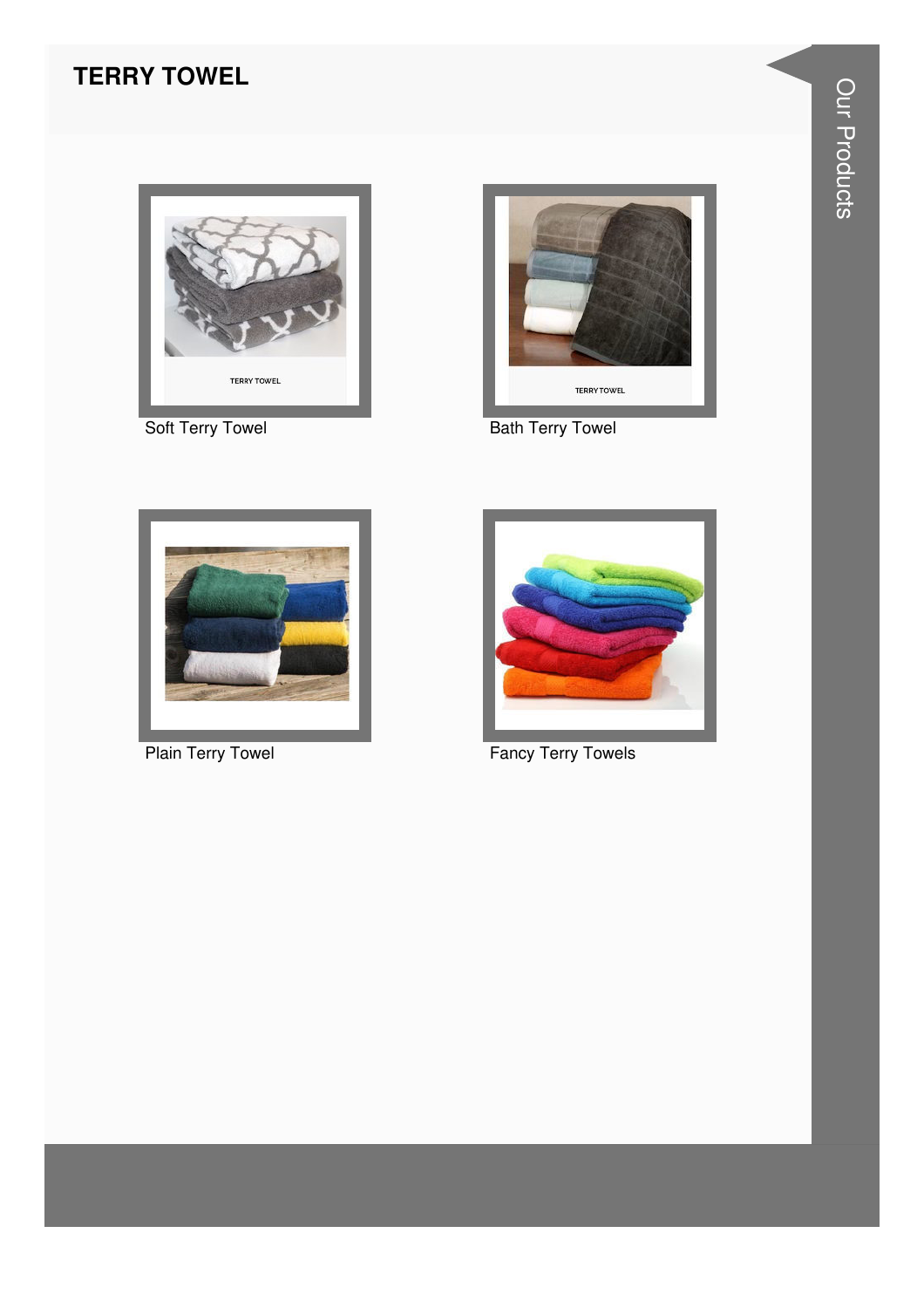#### **HAND TOWELS**



Railway Hand Towel 110 Gram



**Plain Hand Towel** 



**Cotton Hand Towel**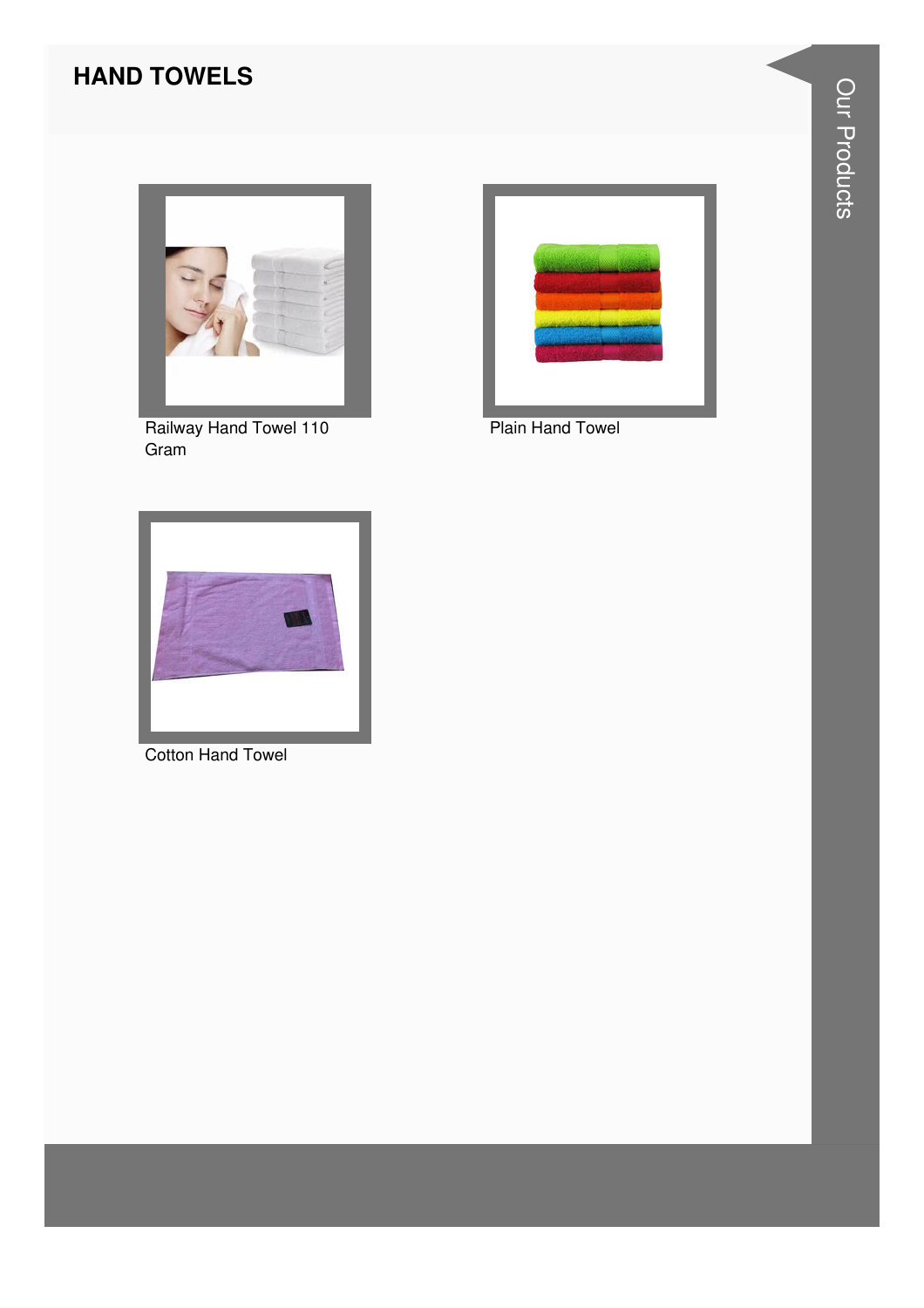### **OTHER PRODUCTS:**





Designer Face Towel



**Bath Robe** 



Cabana Towel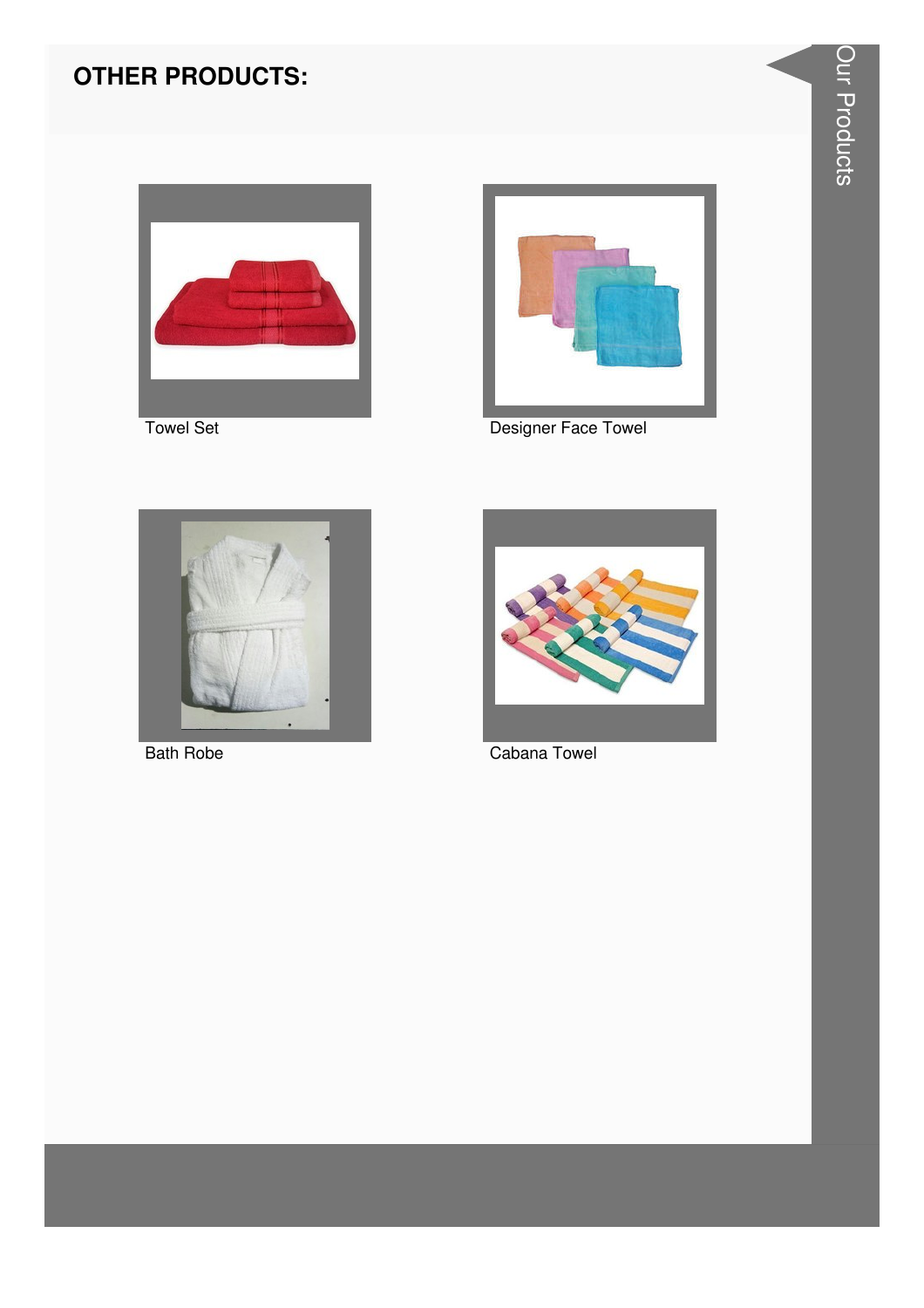### **OTHER PRODUCTS:**





**HOTEL TOWEL** 



**BOMBAY DYEING TOWELS** 



**BAMBOO TOWEL**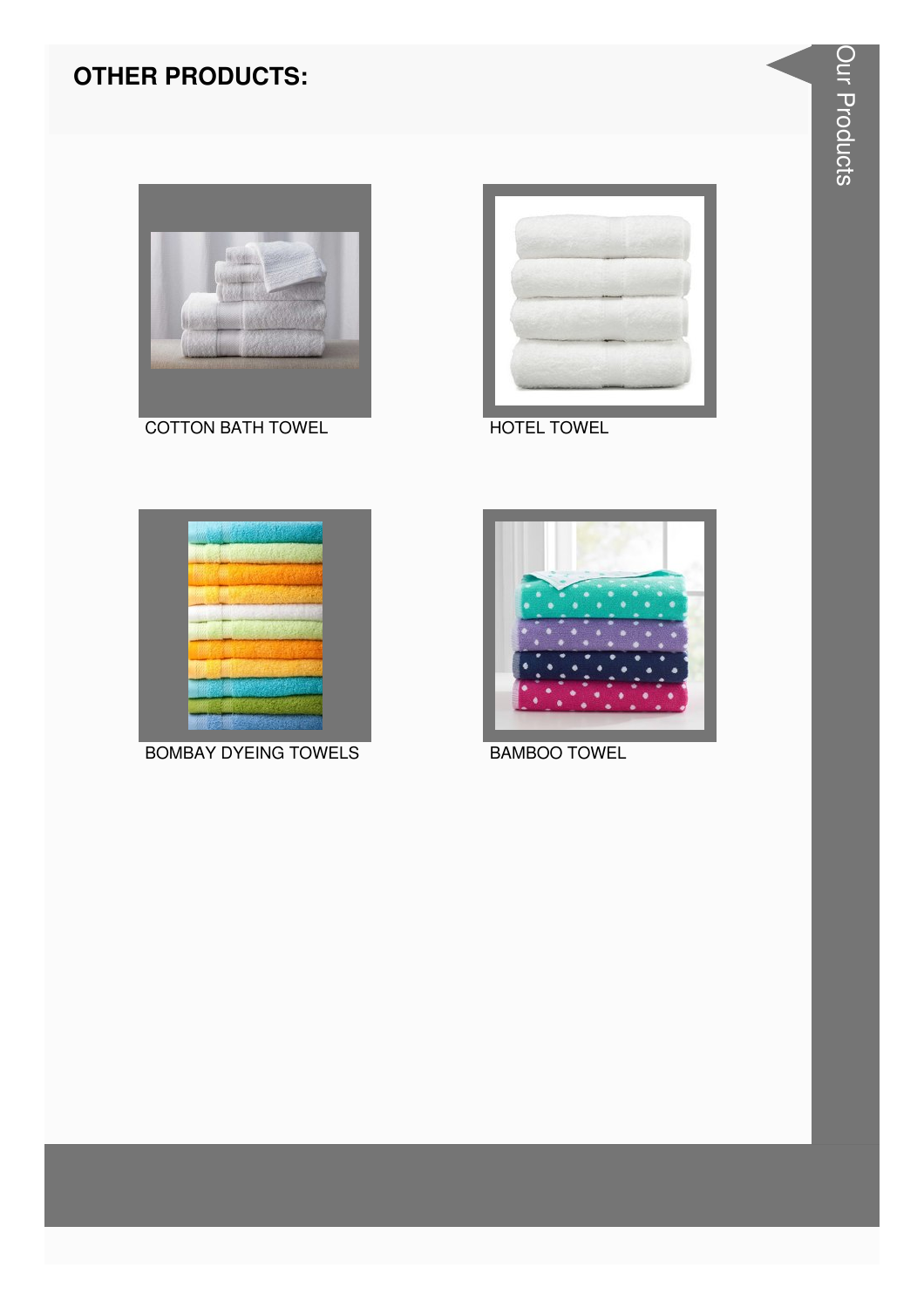## Factsheet

| Year of Establishment            | $\div$ 2012                 |
|----------------------------------|-----------------------------|
| <b>Nature of Business</b>        | : Exporter and Manufacturer |
| <b>Total Number of Employees</b> | : Upto 10 People            |